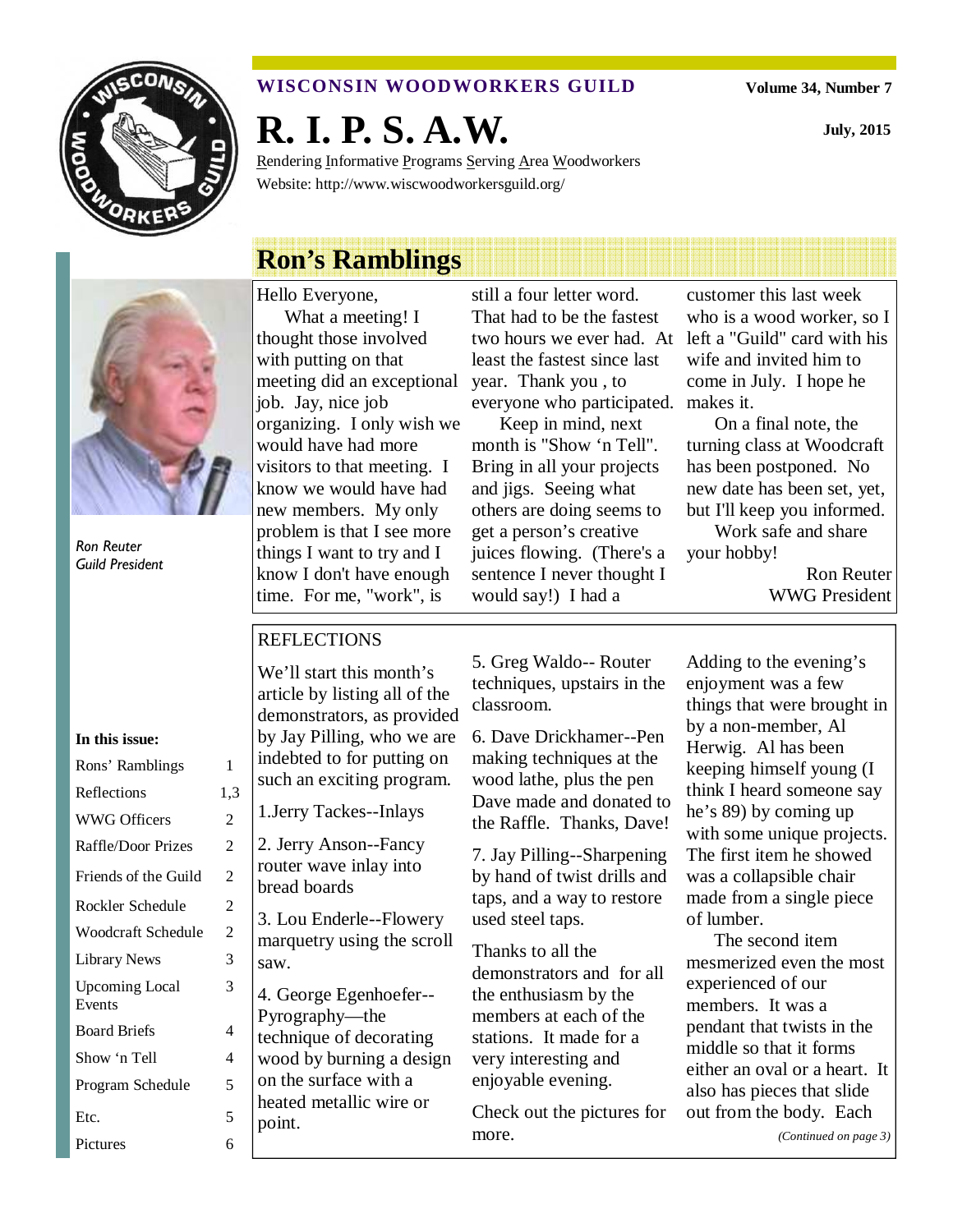| <b>WWG Officers</b>                                                                                                                                                                                                                                                                                                                                                                                                    |                                                                |              | <b>Rockler Class Schedule - Tuition assessed</b>                                                                                                                                                                                                            |  |
|------------------------------------------------------------------------------------------------------------------------------------------------------------------------------------------------------------------------------------------------------------------------------------------------------------------------------------------------------------------------------------------------------------------------|----------------------------------------------------------------|--------------|-------------------------------------------------------------------------------------------------------------------------------------------------------------------------------------------------------------------------------------------------------------|--|
| <b>President</b>                                                                                                                                                                                                                                                                                                                                                                                                       | <b>Ron Reuter</b><br>ronbo439@yahoo.com                        | 262/784-5877 | No classes scheduled as of publication date.                                                                                                                                                                                                                |  |
| <b>Vice President</b>                                                                                                                                                                                                                                                                                                                                                                                                  | <b>Greg Waldo</b><br>Waldog1050@sbcglobal.net                  | 414/769-1553 | <b>Rockler Demonstration Schedule</b><br>Turning Club Meeting: Sat, July 11, 9AM-                                                                                                                                                                           |  |
| <b>Treasurer</b>                                                                                                                                                                                                                                                                                                                                                                                                       | <b>Andy Wagner</b><br>414/327-7505<br>yxandy2001@sbcglobal.net |              | 11AM<br>Scroll Saw Club Meeting: Sat, July 18, 9AM-                                                                                                                                                                                                         |  |
| <b>Secretary</b>                                                                                                                                                                                                                                                                                                                                                                                                       | <b>Ken Ochs</b><br>kochs@wi.rr.com                             | 262/782-2135 | 11AM<br>What's Turning Day, Jet Lathe: Sat, July 18,                                                                                                                                                                                                        |  |
| Program                                                                                                                                                                                                                                                                                                                                                                                                                | <b>Jay Pilling</b><br>414/425-5692<br>Jaypilling537@gmail.com  |              | 11AM                                                                                                                                                                                                                                                        |  |
| <b>Toy Chairman</b>                                                                                                                                                                                                                                                                                                                                                                                                    | <b>Norm Lange</b><br>glfinman@wi.rr.com                        | 920/474-7183 | Rockler Innovation Day: Beadlock Pro Kit - Sat,<br>July 25, 11AM                                                                                                                                                                                            |  |
| <b>Raffles</b>                                                                                                                                                                                                                                                                                                                                                                                                         | <b>Jim Schlarb</b>                                             | 262/968-4830 | For further details, call Rockler: 414-774-1882.                                                                                                                                                                                                            |  |
| Membership                                                                                                                                                                                                                                                                                                                                                                                                             | <b>Kevin Seigworth</b><br>kseigworth@wi.rr.com                 | 262/470-8916 | Location: 1725 S 108th St, West Allis                                                                                                                                                                                                                       |  |
| <b>Publications</b>                                                                                                                                                                                                                                                                                                                                                                                                    | <b>Leila Crandall-Frink</b><br>leila.frink@gmail.com           | 414/453-4118 |                                                                                                                                                                                                                                                             |  |
|                                                                                                                                                                                                                                                                                                                                                                                                                        | <b>Don Doss</b><br>FourPartHarmonyt@att.net                    | 414/281-2854 |                                                                                                                                                                                                                                                             |  |
|                                                                                                                                                                                                                                                                                                                                                                                                                        | <b>Friends of the Wisconsin Woodworkers Guild</b>              |              |                                                                                                                                                                                                                                                             |  |
| <b>Homestead Finishing Products, Cleveland, OH</b>                                                                                                                                                                                                                                                                                                                                                                     |                                                                |              | <b>Woodcraft Class Schedule - Tuition assessed</b>                                                                                                                                                                                                          |  |
| (216) 631-5309 www.homesteadfinishing.com<br>Rockler's (The Woodworker's Store) 1725 S<br>108th St, West Allis, (414) 774-1882<br>Woodcraft, 14115 W. Greenfield Ave New<br>Berlin, WI 53151 Phone: (262) 785-6770<br><b>Woodline USA</b> (800) 472-6950<br>Green Man Tree & Landscape Services, owned<br>by Guild member Peter Gustin, Sr. (414) 659-<br>0753<br>L&B Home Improvements, Luke Bassler 414-<br>477-5381 |                                                                |              | Turn for the Troops - Sat, July 11, 9:30AM-<br>5:00PM                                                                                                                                                                                                       |  |
|                                                                                                                                                                                                                                                                                                                                                                                                                        |                                                                |              | Raised Panel Doors on a Router Table: Tue, July<br>14, and Thur, July 16, 6:00PM-9:00PM                                                                                                                                                                     |  |
|                                                                                                                                                                                                                                                                                                                                                                                                                        |                                                                |              | Turning 101: Spindle Turning, Sun, July 19,<br>9:30AM - 3:30PM                                                                                                                                                                                              |  |
|                                                                                                                                                                                                                                                                                                                                                                                                                        |                                                                |              | Hand-Cut Dovetail Techniques, Sat, July 25,<br>9:30AM - 3:30PM                                                                                                                                                                                              |  |
|                                                                                                                                                                                                                                                                                                                                                                                                                        |                                                                |              | <b>Woodcraft Demonstration Schedule</b>                                                                                                                                                                                                                     |  |
|                                                                                                                                                                                                                                                                                                                                                                                                                        |                                                                |              | Helping H.A.W.S., Sat, Aug 8, 10:00AM-                                                                                                                                                                                                                      |  |
| <b>Raffle and Door Prizes</b>                                                                                                                                                                                                                                                                                                                                                                                          |                                                                |              | 3:00PM. Representatives from H.A.W.S.                                                                                                                                                                                                                       |  |
| May raffle winners were: Leila Frink, Ron<br>Hindermann, Paul Pronozinski, Ron Reuter, Paul<br>Scholovich, Steve Soltes and Andy Wagner.<br>Congratulations to all!<br>Door Prize winners were: Leila Frink, Bill<br>Godfrey, and Jeff Nebel. Congratulations and<br>happy shopping to all the winners.                                                                                                                |                                                                |              | (Humane Animal Welfare Society) of Waukesha<br>County will be on hand with some adorable ani-<br>mals that are up for adoption. A collection box<br>will be available up to and including this special<br>day to gather supplies and donations. To find out |  |
|                                                                                                                                                                                                                                                                                                                                                                                                                        |                                                                |              | what H.A.W.S. needs, go to their website<br>(hawspets.org) and click on 'Wish List' under<br>'Ways to Give'.                                                                                                                                                |  |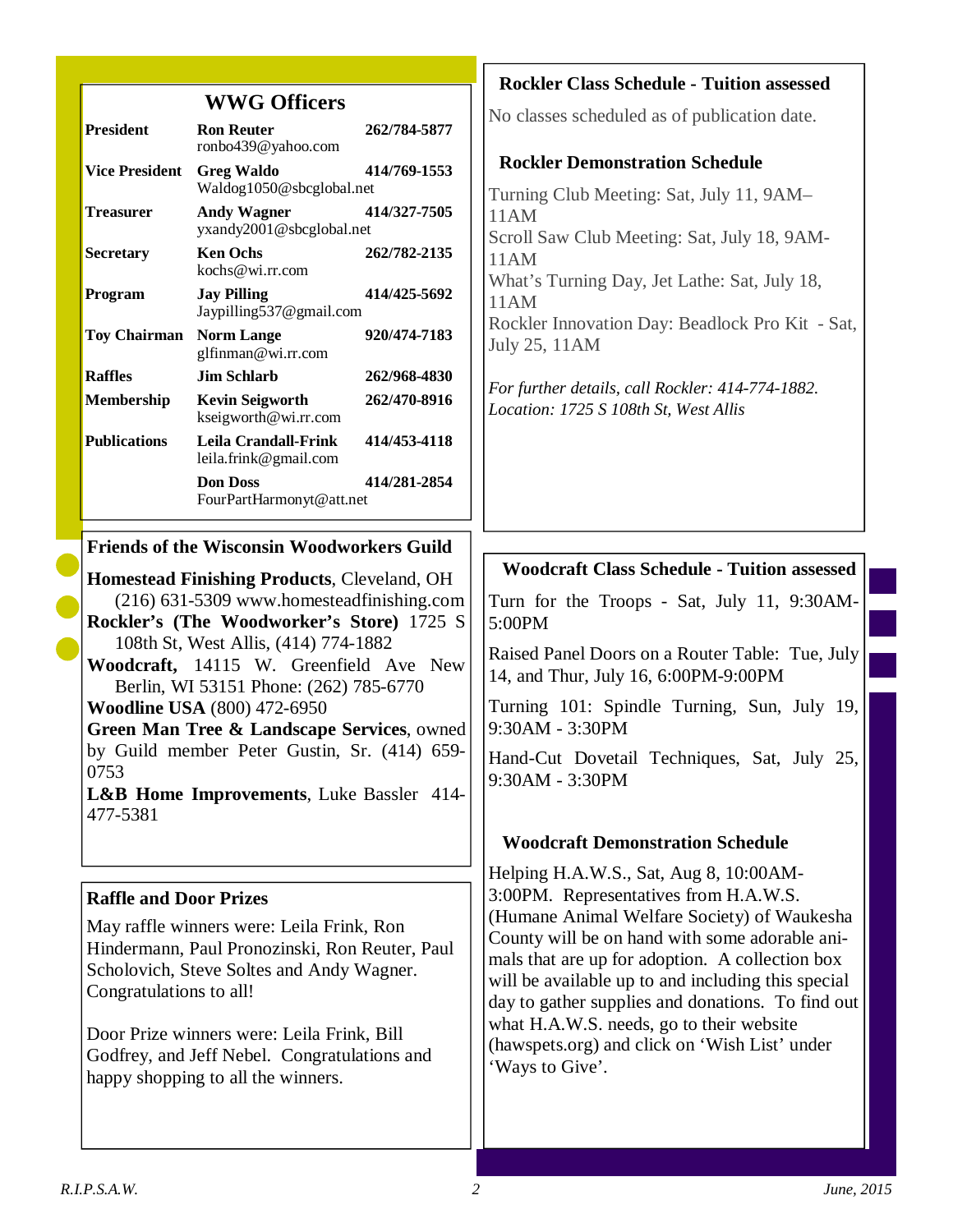#### *(Continued from page 1)*

of these pieces has a picture on it: two of the pictures, I believe, are of Al and his wife. The other two are of his daughters. It took Al about a year to make this but the result of his handiwork is simply amazing.

Finally, further demonstrating that he still has a steady hand, he showed us a penny-necklace. That's right, a necklace made from a penny! Check out the pictures to see all three of Al's creations. I, for one, am looking forward to Al's return as a member!

> Respectfully submitted, Don Doss, RIPSAW co-editor

## **LIBRARY NEWS—NEW BOOK & DONATIONS**

I am pleased to inform Guild members that Gary J. Hess has donated the book he authored, *Roll Out the Barrels: history of the Hess Cooperage, Madison Wisconsin, 1904 – 1966 and the Frank J. Hess family*. This book chronicles the historical and family perspective on the last cooperage in business in Wisconsin. Mr. Hess was the featured speaker at the May, 2015 Wisconsin Woodworkers Guild meeting.

The Guild also received a donation of seven books from member, Steve Soltes. The materials were reviewed and offered to Guild members at a recent meeting.

All Guild members benefit from an opportunity to review, read and learn from the extensive library. Stop by at the next meeting to see the many topics that are covered.

> Respectfully Submitted Pat Kashmerick WWG Librarian

## **LAKE COUNTRY CARVERS ANNUAL WOODCARVING**

**Show, Competition & Sale Saturday, August 1, 2015**   $10:00 - 4:00$ 

Featured Carver: Jim Schlarb

Lake Country Life Enrichment Center 1306 W. Wisconsin Ave. Oconomowoc, WI 53066

For more information, contact: Ray Burow 920-474-4075

## **10th Annual Fine Furnishings Show**



**September 18-20, 2015 Fri 4pm-**8pm; Sat 10am**-**6pm; Sun 10am**-5pm**  Meullner Building, HART PARK 7300 Chestnut St. Wauwatosa, WI Admission: \$10/adult

**Sign up online for VIP Half Price Admission**  http://www.finefurnishingsshows.com/milwaukee

**This month, celebrate the adoption of the Declaration of Independence on Saturday, July 4th! The Declaration was written as a statement explaining the decision made two days prior when the Second Continental Congress voted to approve a resolution declaring the United States independent from Great Britain. Please take a moment during this period to consider the hardfought battles that led to this momentous occasion.**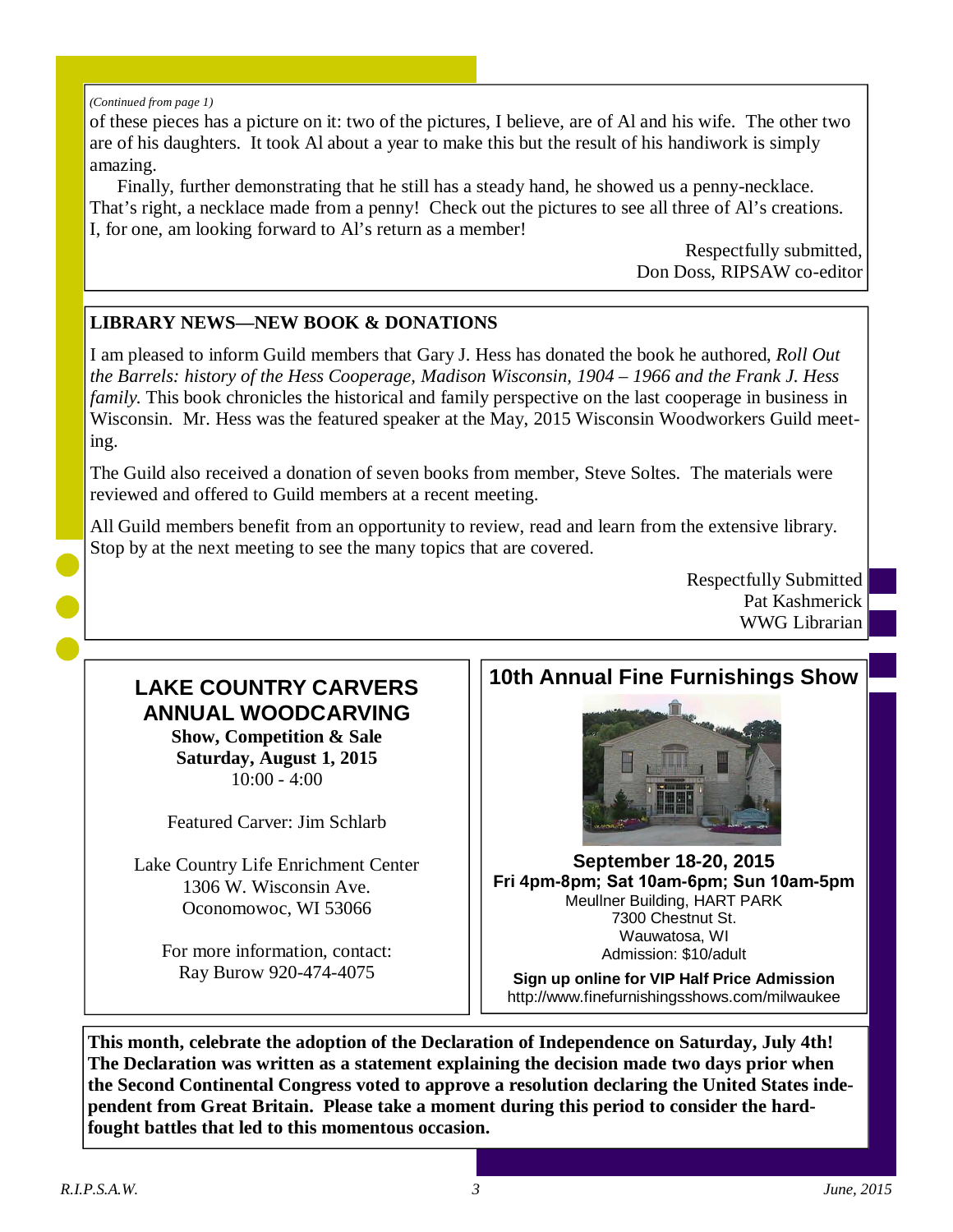## **Wisconsin Woodworkers Guild Board Briefs – June 4, 2015**

**Attendees:** Ron Reuter, Greg Waldo, Jay Pilling, Don Doss, Andy Wagner, Jim Schlarb, Leila Crandall-Frink, Rich Frink, and Ken Ochs

**Treasury Balance:** \$6,155.91

**Membership:** Paid 2015 membership was at 115 members last month and no update was available this month

**Secretary:** Forty-six (46) members/guests attended the June meeting.

**Other:** There is no Guild meeting in August, but there will be a Board meeting at Ron Reuter's house at 6:00 p.m. on Thursday, August  $6<sup>th</sup>$ . Due to the meeting set-up, it was decided to defer discussion of updating the By-Laws until the August Board meeting.

A reminder that all items for publication in the Ripsaw should be sent to both Leila Crandall-Frink (leila.frink@gmail.com) and Don Doss (FourPartHarmony@att.net).

> Respectfully Submitted, Ken Ochs

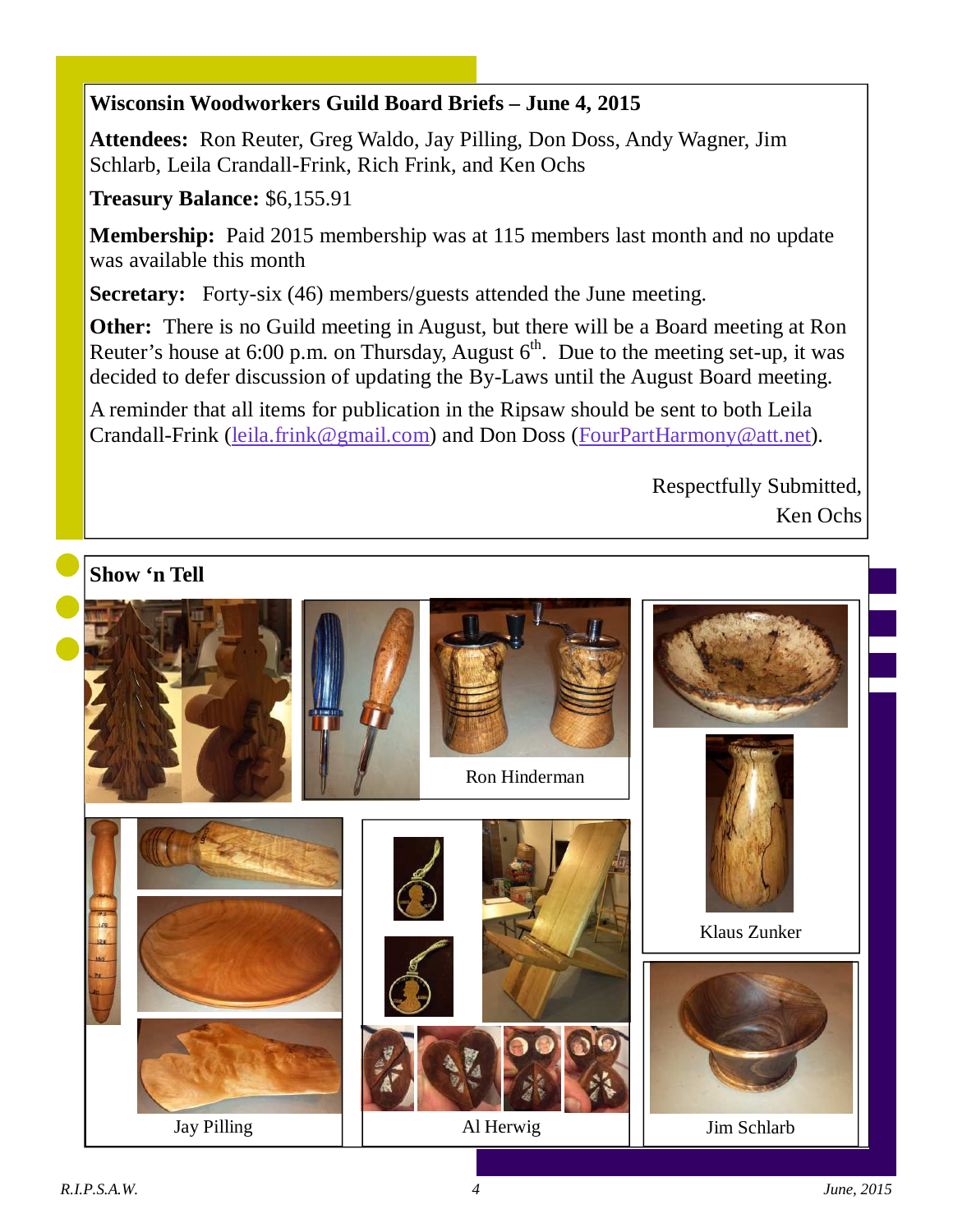#### **Upcoming WWG Programs**

**July 2nd – Show and Tell—bring Jigs, Fixtures, finished or unfinished projects, problems our members can help you solve, etc. To conserve time for others, each 'Show 'n Tell' speaker is limited to 5 minutes.** 

August  $6<sup>th</sup>$  – No meeting this month September 3rd – Jerry Anson; subject TBA October 3rd - **Friday Meeting** - Jeff Miller, Furniture Design (see below) November 5th - TBA

Please submit your thoughts and ideas to Jay for programs you'd like to see, either for one of our meetings or as an extracurricular event.

## **Information about Jeff Miller, our October 2015 Speaker**

Jeff Miller is a designer, craftsman, prolific writer and an active teacher both at his own woodworking school in Chicago (http://www.furnituremaking.com/), and at furniture schools around the country. His furniture has won numerous awards, has been in gallaries and shows around the country. Some of his pieces are on display in the is a frequent contributor to *Fine*  Decorative Arts Collection at the Chicago History Museum.

His book, *Chairmaking and Design* won the Stanley award for Best-How-To Book of 1997. He has also written the books,

*The Foundations of Better Woodworking*, *Beds*, and *Children's Furniture Projects*. Jeff



Handcrafted Furniture

*Woodworking* and *Popular Woodworking* magazines.

The Milwaukee Woodcraft store is sponsoring Jeff's visit to Milwaukee on October 2 and 3. On Friday, October 2nd at 7 PM, Jeff will be giving a presentation on Furniture Design at the Wisconsin Woodworkers Guild meeting. This event will be held on the lower level at Woodcraft. All are welcome to attend as a guest of the Wisconsin Woodworkers Guild (http://www.wiscwoodworkersguild.org/). On Saturday, Jeff will be in the Woodcraft store and will demo *Decorative Inlay Techniques* in the morning and *Incorporating Curves Into Your Furniture* in the afternoon.

#### **ETC.**

A WWG member is moving to Texas has items for sale. List is posted on Woodcraft bulletin board. Wood; deck table saw with a sliding crosscut; dust collector; etc.

A Hegner Multimax 18V Scroll Saw is for sale. "This was WOOD magazine's choice as "best overall performer" of all major premium brands, and winner of American Woodworking's "Editor's Choice" Award October of 1996!" Interested parties should contact Jay Pilling at 414-425- 5692. Sale price reduced to \$450.

Note that the first week of July is typically one of the busiest travel periods of the year. If you're traveling, **PLEASE DO SO CAREFULLY!**

## **OLE AND SVEN ON VACATION**

Ole and Sven were taking a vacation in Sven's new camper. As usual, they'd become lost and were wandering around a strange town trying to find the highway. Sven was just starting down a grade to go under a bridge when he slams on the brakes.

Ole: Vat da heck you do dat for, Sven?

Sven: Dat sign dere days "Low Bridge. No Vehicles Over Twelve Feet High." Dis here camper is t'irteen feet!

Ole: Cripes almighty, Sven. Dere ain't no cops around. Yust hit da gas and go for it!